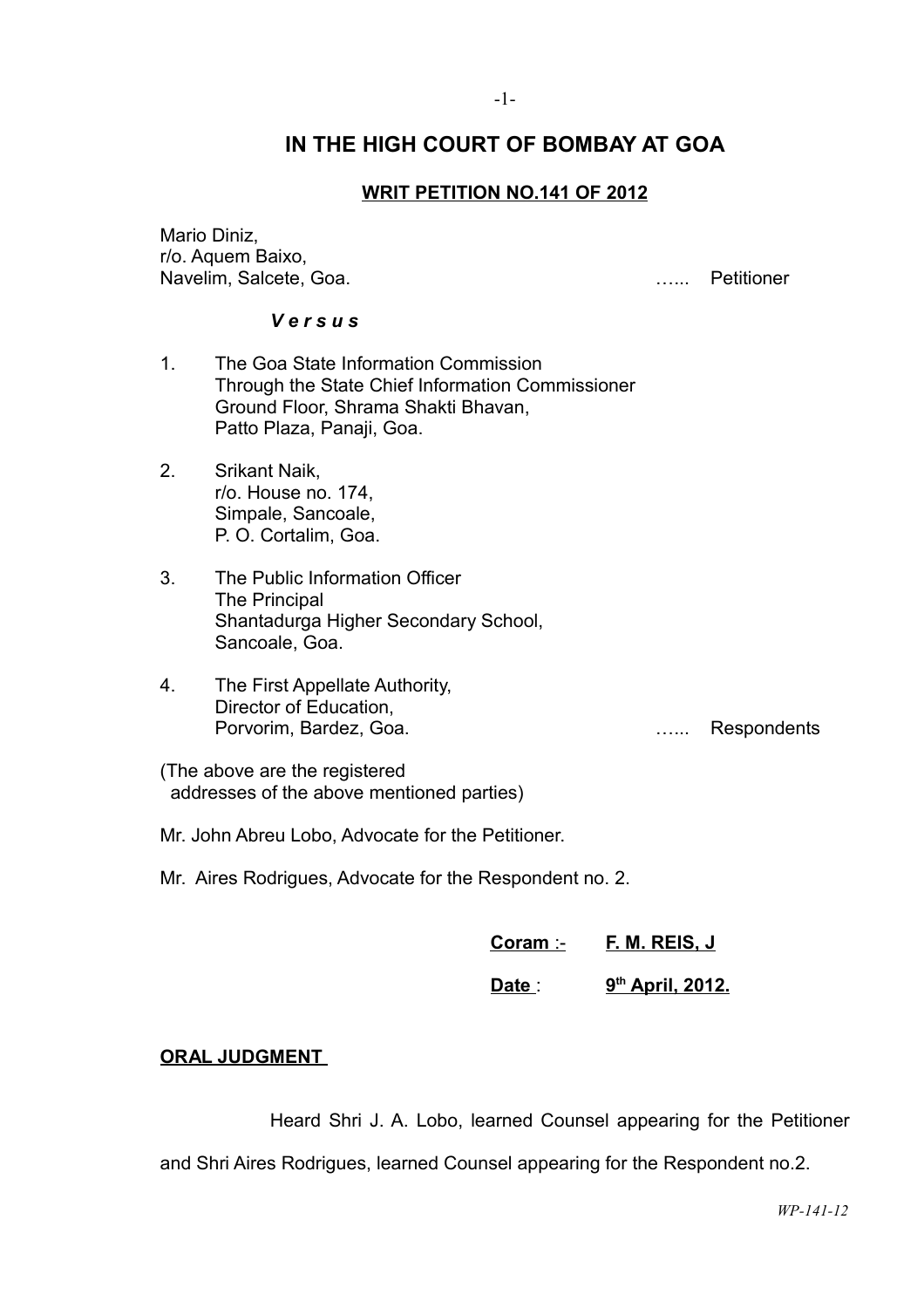2. Rule. Heard forthwith. Learned Counsel appearing for the Respondent no.2, waives service.

3. Learned Counsel appearing for the Petitioner states that the remaining parties are formal parties and, as such, notice to the said Respondents for final disposal be dispensed with.

4. The short point that calls for consideration in the above Petition is as to whether the said Petitioner who is third a party in respect of information sought by the Respondent no.2, was entitled for a notice before disposing of an Appeal preferred before the Respondent no. 4.

5. At the hearing of the above Petition, Shri Aires Rodrigues, learned Counsel appearing for the Respondent no.2, in fairness accepted the position that the Petitioner is a third party and otherwise entitled for a notice under Section 11 of the Right to Information Act. But, however, learned Counsel, has pointed out that such irregularity, if any, was on account of the default on the part of the authorities and nothing to that effect can be attributed to the Respondent no.2 herein.

6. Considering the facts and circumstances of the case and taking note of the Judgment of the learned Single Judge of this Court reported in *AIR 2012 Bom. (1)* in the case of *Reserve Bank of India, Mumbai, vs. Rui Ferreira, &* **Ors.,** I find that it is well settled that before supplying the information sought by the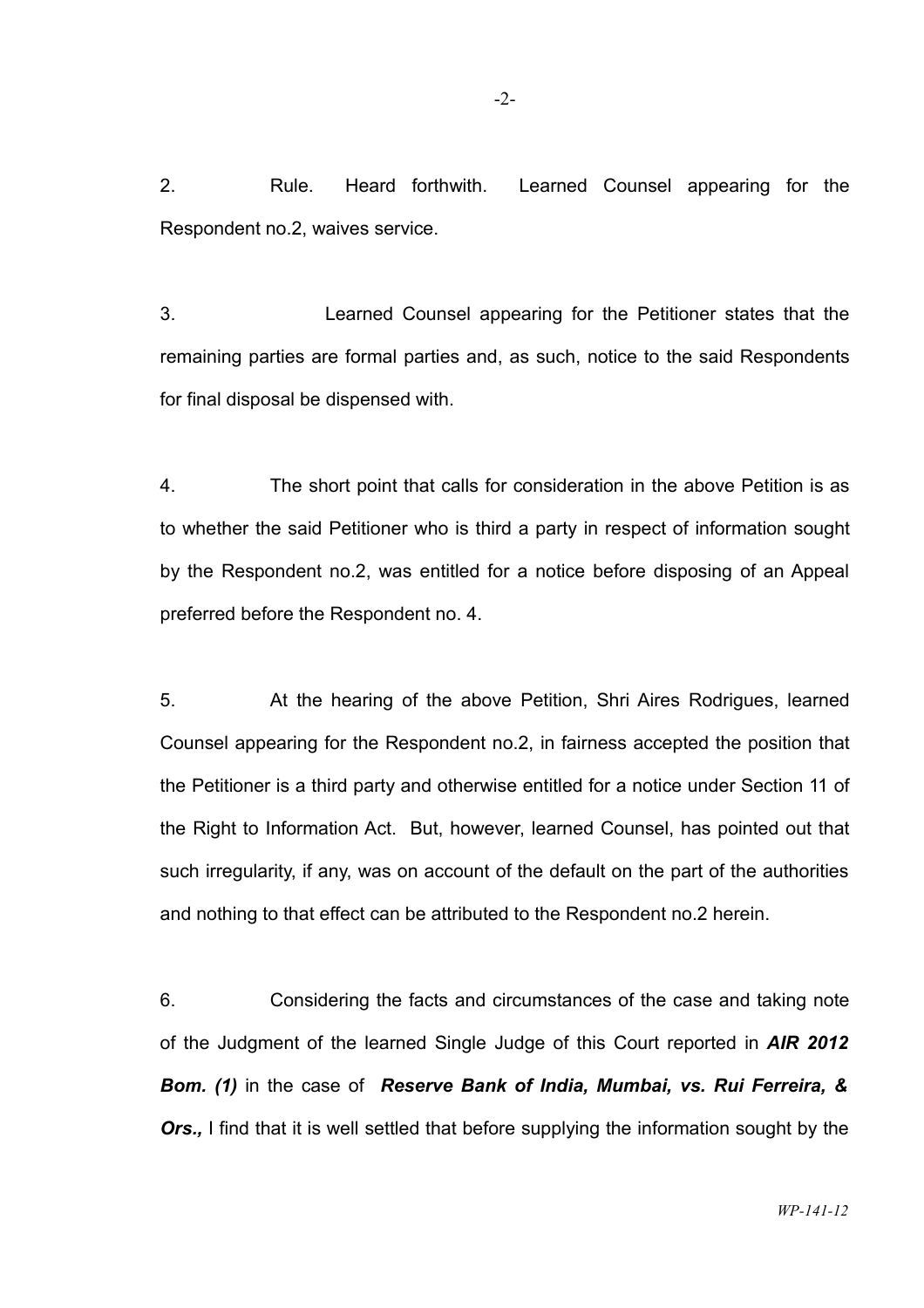Respondent no.2, the Petitioner was entitled for a notice within the provisions of Section 11 of the Right to Information Act. Admittedly, no such notice was given and, as such, the Orders passed by the Respondent nos. 1 and 4 stand vitiated. Both the learned Counsel at this stage point out that the Respondent no.4 be directed to decide the Appeal preferred by the Respondent no.2 after hearing the Petitioner and dispose of such Appeal in accordance with law. Considering the facts and circumstances of the case and taking note of the fact that the Petitioner was not given a notice as contemplated in law, I find that the impugned Judgments passed by the Respondent nos. 1 and 4 cannot be sustained and deserves to be quashed and set aside.

7. In view of the above, I pass the following :

### **ORDER**

- (i) The impugned Orders passed by Respondent no.1 dated 13.01.2012 and Order dated 23.08.2011, passed by the Respondent no.4, are quashed and set aside.
- (ii) First Appeal no. 40/2011 is restored to the file of the Respondent no.4.
- (iii) The Respondent no.4 is directed to decide the said Appeal afresh after hearing the parties in the light